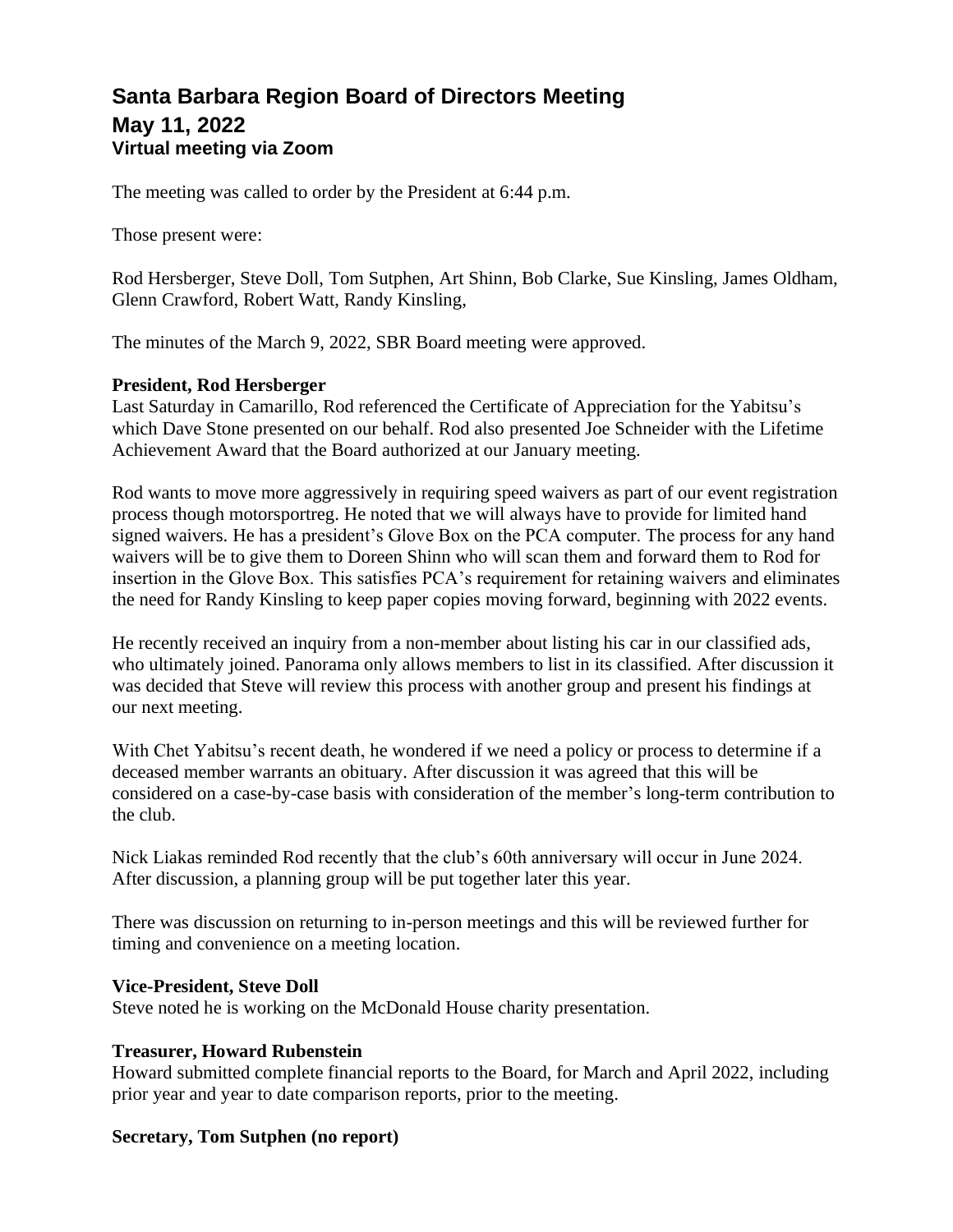## **Past President, Rem Laan (no report)**

# **COMMITTEE REPORTS:**

## **Activities Chair, (Art Shin/Lionel Neff)**

Art noted that he had attended a meeting on the Zone 8 Grand Tour for October of 2023. They were looking for restaurants and drives in our area. The drive will be about 1600 miles and end in Las Vegas.

He also reported that the Chili Cook-Off has been moved to October 15<sup>th</sup> and will let Dennis know of the date change.

## **Advertising (Bob Clarke)**

Bob reported that we currently have received over \$15,000. in advertising income. There are a few remaining unpaid advertisers that he has been following up on. No advertiser has indicated they will drop at this point. He feels he should have almost all the fees collected by the next meeting.

## **Membership (Sue Kinsling)**

During April, 7 new members joined our region, 0 transferred in, 4 transferred out, 6 members failed to renew their memberships on time.

At the end of April 2022, our membership stood at 755 Primary, 482 Affiliate and 1 Life member. Total Region Membership 1238.

We had 0 Test Drive Participants

## **Webmaster (Randy Fishwick)**

Randy reported that the [https://pcasb.org](https://pcasb.org/) website has been updated with links to the May/June Der Auspuff, current Events, The President's Column and Classified Ad's. Additionally, he assisted in the scanning of the September 2003 article on Joe Schneider, thanks to Dave Stone for keeping such an immaculate original copy! Randy also requested a renewal of an Adobe software subscription to maintain the website and related documents, which was approved by the Board via email.

#### **Social Media (Sal Reyes) (no report)**

# **Editor Official Publication (Dennis Power)**

The May/June issue of Der Auspuff was in mailboxes the first week of May. It ran to 48 pages, including the cover, and featured some great stories and photographs from members. Lionel Neff wrote two stories, Steve Doll one, and Glenn Crawford did a nice report on our first tri-region DE. Gary Krueger provided a photo that he had to use for the cover and a stunning image of Bob Clarke's 911 on the Bixby Creek Bridge that worked very well as a two-page spread in the "Parting Shot" section. Bill Hallier and Steve Geldman provided other great images, among others.

Dennis has been concerned about a paper shortage impacting our ability to provide a printed magazine. Mike Dunwell at Sir Speedy advised that he ordered early this time around and will have paper on hand for the July/August edition. The deadline for that issue is June 1.

# **Archives (James Oldham)**

Archives has nothing significant to report.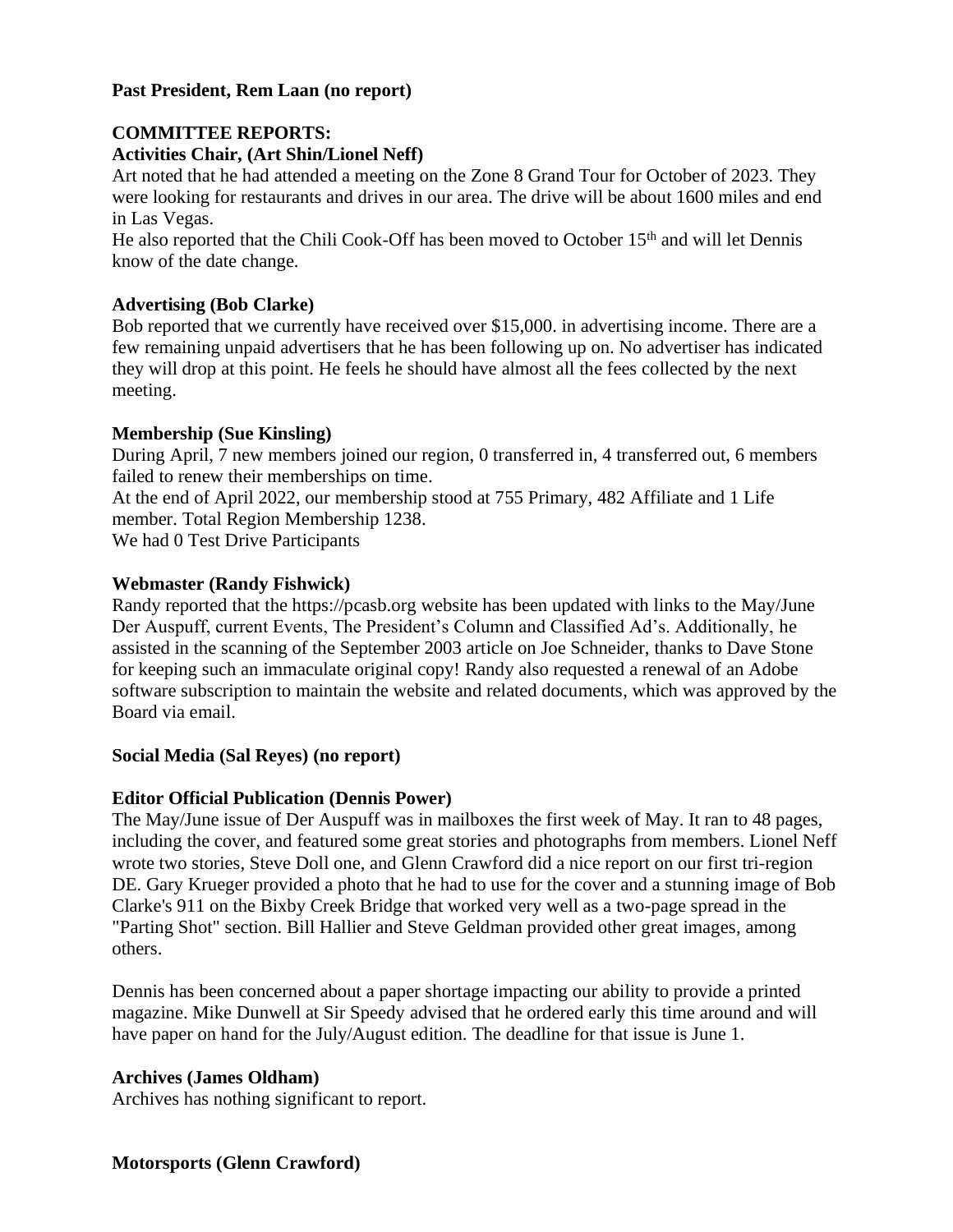Glenn reported that Motorsports brought in about \$500 in the March 28 tri-region Drivers Education Day Away From Work @ Streets and there is an article in Auspuff. Next DE is Monday, October 10th. His continued concern is that our membership in general is not participating in events. Glenn said he would contact Rusnak on scheduling a classroom drivers ed class for motorsports events in their new showroom.

## **Concours (Robert Watt and Tara Brundrett)**

Robert provided two location proposals, one for SBCC and the other at Hilton Beachfront Resort. His recommendation is for SBCC for 2022 & 2023, which requires a \$500 nonrefundable deposit to hold the venue. He will work with Rod on getting a check for this.

He said the Detail Clinic date has been reserved for Saturday, September 10, 2022, with Dustin Troyan at Lavaggio.

Glenn agreed to get Robert set up in motorsports.reg so he can monitor registrants for the Concours and Detail Clinic. There was discussion and several board members volunteered to contact other members to provide some show cars for the event. Robert said he would work on flyers now that the location has been finalized.

#### **Dealer Relations (David Stone)**

#### RUSNAK WESTLAKE PORSCHE

General Manager Keith Goldberg reported that orders and sales remain the same, although production shortages continue due to world issues. He said that progress on the new building is on track for the August grand opening.

Early last month, after reading the Panorama article about the 911 Classic Club Coupe Porsche has built to tour the country, he contacted Keith and suggested that he inquire about having the car transported to their dealership after its appearance at the Monterey Werks event in August to coincide with their grand opening. David suggested that it would look great on display in their new showroom and that an exclusive invitation to SBR members be made for a private viewing and evening tour of the dealership. Keith emailed Porsche executives and made the request. He is waiting a reply.

David thanked Keith again for hosting our Gimmick Rally. He was pleased to hear it was a safe and successful event.

#### SANTA BARBARA PORSCHE

Sales Manager Rene Vergrugge reported that they have again experienced record-breaking sales and have raised their ranking among dealerships. They are receiving 30-40 cars a month and selling everything. Orders have been strong across all models, but demand is outpacing production due to the war in Ukraine and the 3-week China shutdown continuing to cause the semi-conductor shortage. Taycan production has been most affected, and they currently have 20 Taycans on order. He also has a deep list for all 911 cars. Delivery on certain special models is estimated to be 2-3 years.

The second half of this year's allocation list has been delayed due to the lost ship and the chip shortage. He expects to receive it within the next week. He said that only 500 of the new 911 Sport Classic cars will be coming to the U.S., and 200 of those will be offered to VIP customers.

All the cars on the showroom floor when we visited the dealership in February have been sold, including the GT-3RS. A new 911 arrival recently sold in 7-hours. They will soon be selling an